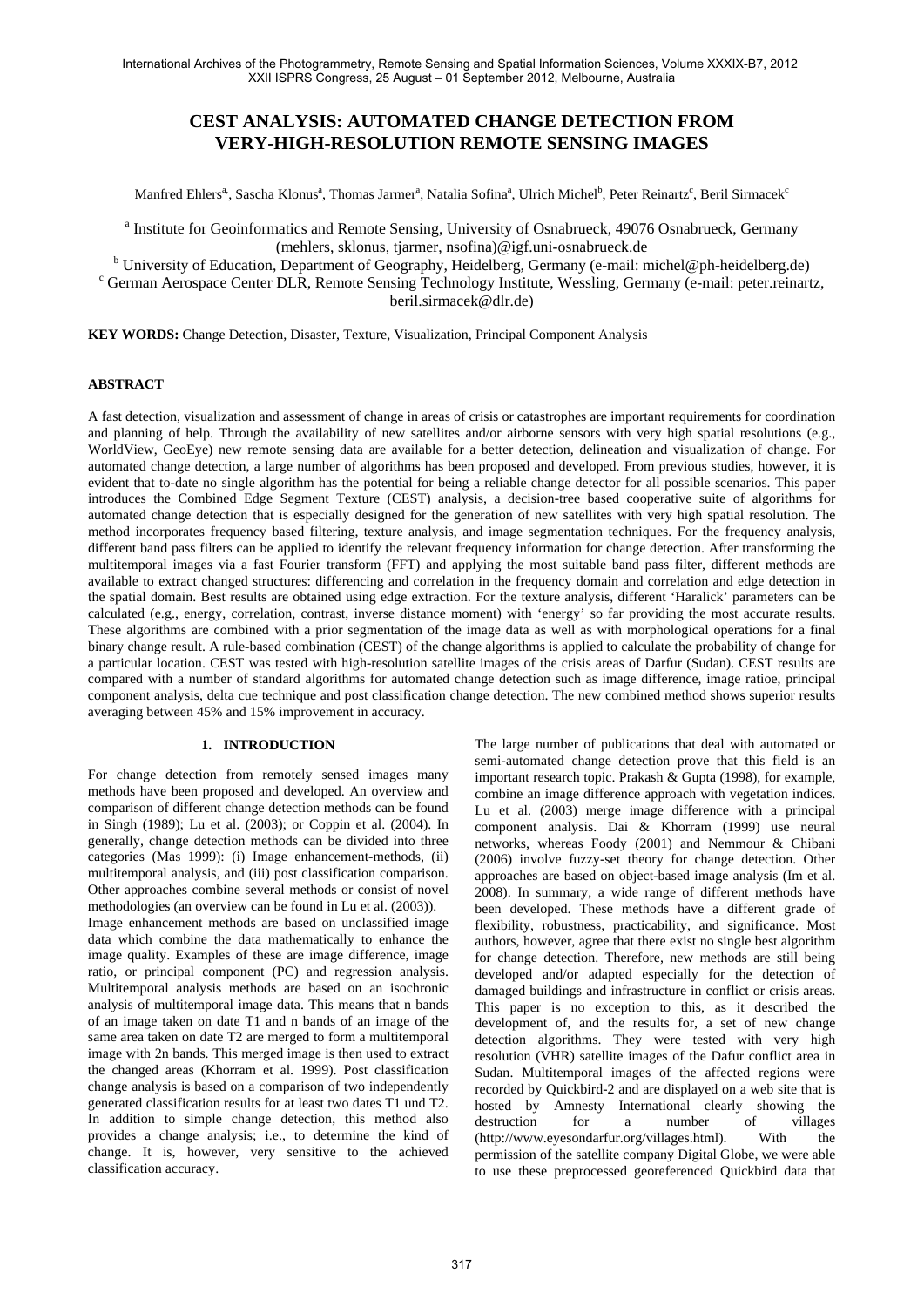were acquired before and after an attack for our change analysis.

A fast detection and visualization of change in areas of crisis or catastrophes are important requirements for planning and coordination of help. Therefore, the objective of our research was to develop a reliable and accurate automated algorithm to detect changes on man-made objects. This algorithm should be used in catastrophic events or humanitarian crises to show the impact of this particular event..

# **2. STANDARD CHANGE DETECTION METHODS**

For a comprehensive assessment of the quality of any new method it is essential to compare it to the performance of standard change detection approaches. For comparison, we selected those algorithms that are available in most remote sensing image processing systems. These methods are: (i) image difference; (ii) image ratio; (iii) PCA; (iv) delta cue; and (v) post classification analysis.

Image difference is an easy-to-understand and to-implement method. It is based on calculating the per-pixel gray value differences. If the resulting values are unchanged or do not exceed a pre-determined threshold no change has occurred. The degree of change is determined by the gray value differences. The image ratio method is very similar to image difference. For every pair of gray values at the same location at dates T1 and T2 the per-pixel ratio of the two values is calculated. Both methods vary through different spectral band combinations, the choice of thresholds, or different available spectral resolutions (Jensen 2005).

The principal component (PC) transform is a statistical method to calculate a new synthetic (uncorrelated) data space. PC analysis (PCA) can be used in different ways for change detection. In this study, we employ a selective bitemporal PCA (Tomowski et al. 2010). Two bitemporal spectral bands of the same location are analyzed in a two-dimensional feature space. As a result, all gray values are analyzed in relation to the two principal components. Usually, the unchanged pixels lie in the direction of the first PC whereas the changed pixel along the 2nd PC axis.

Post classification analysis is based on a comparison of two independent classification results for at least two dates T1 und T2. This method allows the determination of the kind of change from one class to another.

The delta cue approach is a combination of different image processing techniques. These techniques are assembled into an integrated procedure. It consists of the following change detection algorithms: (i) tasseled cap soil brightness and greenness differences; (ii) magnitude difference; (iii) primary color difference; (iv) single band difference; and (v) band slope difference.

The following formula is used by all the presented change detection algorithms to compute the relative difference (R) of the images T1 and T2:

$$
R=\frac{T1-T2}{\left|T1\right|}+\frac{T1-T2}{\left|T2\right|}
$$

The features tasseled cap, primary color difference, band slope difference, and magnitude difference cannot be used in this study because the input images are panchromatic (single-band) images. This leaves just the single band difference algorithm and is therefore quite limited. In the next step, a threshold is determined to differentiate between real change and pseudo change. New geometric properties are then used to identify the changed buildings. These geometric properties include area, elongation, and compactness of connected pixels. These connected pixels build a blob of which major and minor axis can also be determined.

### **3. COMBINED EDGE SEGMENT TEXTURE (CEST) ANALYSIS FOR CHANGE DETECTION**

Based on the fact that simple methods such as image differencing or image ratio failed to reliably detect changes of buildings in the study images, we had to develop a different procedure for automated change detection. This procedure is based on a number of different principles, namely frequency based filtering, segmentation, and texture analysis. Four of these methods are based on filtering in the frequency domain after a Fourier transform (FT), one on segmentation and the others on texture features. The frequency domain is used because it allows the direct identification of relevant features such as edges of buildings. If no features are directly visible (such as partial destruction with still standing outside walls), texture parameters are used for debris identification. A segmentation algorithm is used to extract size and shape of buildings. These methods can be combined in a decision tree for accuracy improvement. The combination of these processing steps is called Combined Edge Segment Texture (CEST) analysis.

### **3.1 Fourier Transform Based Algorithms**

The FT is defined for a single band or panchromatic images (Cooley & Tukey 1965). Based on a frequency analysis in the spectral domain, isotropic band pass filters can be designed that highlight selected frequencies and - as such - structures in the images. The design of band pass filters in the frequency domain is based on size and resolution of the images, and the estimated size of buildings and man-made structures where changes are to be detected. The filtered images are then transformed back into the spatial domain for further analysis. Higher frequencies visualize the position of building, the highest frequencies, however, contain mostly noise and are not useful for object identification and extraction. Lower frequencies contain mostly general image background which is not used for further analysis. After a number of tests, an optimum band pass filter is created which includes the most appropriate information for building extraction (Klonus et al. 2011b).

After transforming T1 and T2 via a fast FT (FFT) and the adaptive band pass filtering, four different methods can be applied to extract the changed structures: (i) subtraction in the frequency domain, (ii) correlation in the frequency domain, (iii) correlation in the spatial domain, and (iv) edge detection in the spatial domain. Of these methods, the best results are obtained using the edge detection algorithm (Klonus et al. 2011a). Consequently, we incorporated this method as a default function into the CEST analysis.

# **3.2 Methods Based on Texture Parameters**

Frequency based filtering is particularly suited to detect changes in edge structures. If edges remain intact, however, textural features may be used for change analysis. For the calculation of texture parameters, we make use of the wellknown features defined by Haralick et al. (1973). The idea is that buildings can have higher texture values than areas without buildings, especially, if the surrounding neighborhood is very homogeneous and the buildings are very small or destroyed (with surrounding debris). The Haralick features are calculated using a window technique. Initial tests with a number of different features showed that 'energy' and 'inverse distance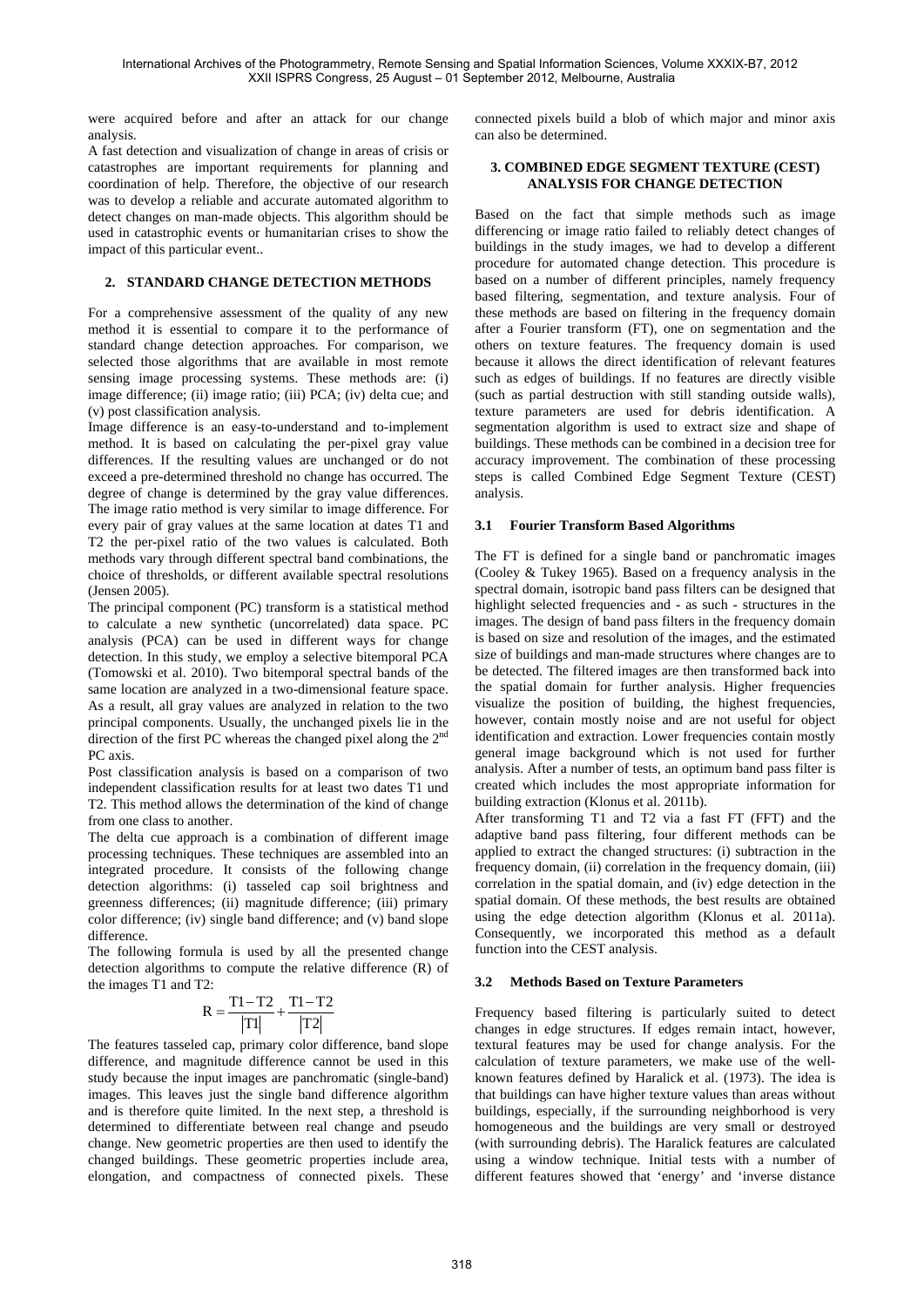moment' (IDM, also known as 'homogeneity' ) produced the best results for man-made objects (Ehlers & Tomowski 2008; Tomowski et al. 2010). Consequently, these features together with a bitemporal PCA were used for the CEST method.

## **3.3 Change Detection Based on Segmentation**

Object or segment based image analysis has gained a lot of interest in the remote sensing community (see, for example, Otsu 1979 or Blaschke et al. 2008). Segmenting an image seems to be an excellent pre-analysis tool, especially for images of very high resolution. Consequently, we developed a segmentation procedure based on Euclidean distance to be used for change detection. For each pixel, the Euclidean distance to each neighboring pixel is calculated. If the distance is below a threshold, they belong to the same segment. After an independent segmentation of the images at dates T1 and T2, the segments of T1 are selected and used also for the T2 image. For each segment, the T1-T2 correlation coefficient is calculated. The result is assigned to each pixel in the segment. A new layer with the result of this segmentation is then created. Segments with a high correlation represent no changes. Segments with a low correlation represent changes.

This step is repeated for the opposite direction (i.e., T2-T1 correlation). The results are combined using different conditional statements. If, for example, the T1 image contains a number of buildings in a specific area which are not present in the T2 image, there exists a high probability that this area forms a large segment in T2 but is split into several small segments in T1. This would create incorrect change indications. As a final step, thresholds are used to extract the change segments.

### **3.4 Combined Change Detection: The CEST Method**

Finally, all three methods are combined in a decision-tree approach (Fig. 1). The basis for the classification is the result of the change detection algorithm using edge detection based on frequency filtering. If the edge parameter indicates 'no change', the pixel in the image is classified as 'no change'. If the edge parameter indicates 'new building', the pixel is classified as new, if the texture feature 'energy' is an agreement. If energy indicates 'change' and one of the features 'homogeneity' or 'segmentation' indicate 'change', the result is 'new'. Otherwise, it is classified as unchanged. If the edge parameter shows 'change', it is classified as 'change' if the texture feature 'energy' coincides. If energy indicates 'no change', the pixel will be classified as 'no change'. If energy indicates 'new' but the segment and homogeneity parameters show 'change', the pixel is assigned to 'change'. Otherwise it is classified as unchanged. The CEST procedure was tested against the standard change detection methods described above.

# **3.5 Automatically Created Damage Maps**

The produced change images are to a large degree abstract and hard to interpret. This holds particularly true for people not accustomed to remote sensing such as members of official organizations or rescue forces. For the purpose of planning after a crisis or a catastrophe, the interpretation of change images should be as easy as possible. An algorithm was developed to automatically produce a map which can be easily interpreted. The first step is to generalize the change image. Inside a 20 x 20 pixels window, the amount of change is determined using the information in the change image. The change percentage of this area is calculated and then ranked into a number of distinctive general classes. If less than 15 % of the area has changed, all pixels are classified as unchanged. Change above 80 % marks extensive change and change between 15 % and 80 % marks low to moderate change. Areas of new buildings with a surface cover of at least 15 % are indicated as 'new areas'.



Fig. 1. CEST decision tree (description see in the text)

### **4. STUDY AREA**

CEST detection and change map generation methods are now applied to the selected study sites in Darfur, Sudan. They represent areas which experienced dramatic changes during the Darfur conflict. It is estimated that more than 300.000 people have already died in this conflict and more than 2 million people have been displaced (http://www.eyesondarfur.org).





The test area is located in South Darfur and shows part of the town Abu Suruj in West Darfur (Fig. 2). Because of destroyed and new settlement areas, this study site is very complex. It contains changes due to destruction and – at the same time – changes due to construction. A change detection procedure should be capable of depicting both types of change. For a more detailed look at the conditions, Fig. 3 shows subsets of Fig. 2. A manually digitized change image (black = no change, gray = destroyed, white  $=$  new) which will be used as 'ground truth' is displayed in Fig. 4.

A visual comparison and overlay of the existing man-made structures shows a high correspondence for both images, so that a new co-registration was not necessary and the problem of possible pseudo change was negligible. They were preprocessed using a histogram matching procedure. An atmospheric correction is not applied, due to missing ground truth data, sparse vegetation and only one image band.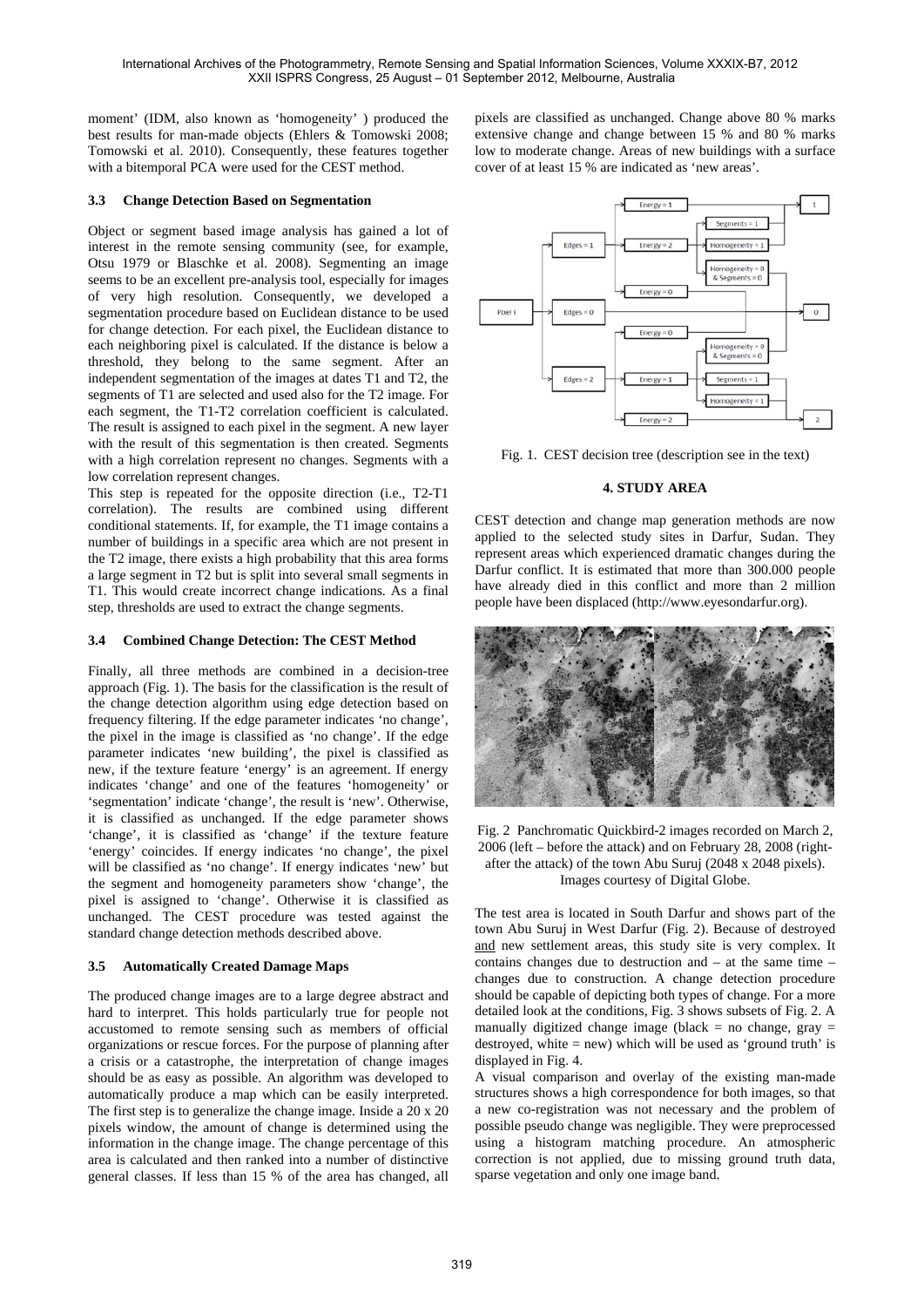International Archives of the Photogrammetry, Remote Sensing and Spatial Information Sciences, Volume XXXIX-B7, 2012 XXII ISPRS Congress, 25 August – 01 September 2012, Melbourne, Australia



Fig. 3 Subsets of the Quickbird images of 2006 and 2008, respectively (280 x 350 pixels)



Fig.4 Manually digitized change image

### **5. RESULTS AND ACCURACY ASSESSMENT**

In the following section, we present the results of the standard algorithms, the new CEST method, and the achieved accuracies. For the accuracy assessment three classes were selected:

- Class  $0 =$  unchanged buildings/background (black)
- Class  $1 =$  changed or destroyed buildings (gray)
- Class  $2 = new$  buildings (white)

The reference is the manual digitization of Fig. 4. Accuracy assessment for classes 1 and 2 is based on 404 randomly chosen digitized objects. Only for class 0 all 404 objects were used. If the majority of the pixels inside an object are assigned the correct class, the whole object is considered as correctly detected. Producers' accuracy, users' accuracy and the kappa coefficients are calculated for all scenarios.

#### **5.1 Image Difference and Image Ratio**

For image difference, it is possible to detect the three different classes (positive change, negative change and no change). It can be seen, however, that large areas of pseudo change are detected (Fig. 5 left). Due to brightness changes of the sediment, change is especially detected in the north of the image. Most of the new buildings which appear in the T2 image are detected. Buildings which are unchanged are often identified as destroyed or changed buildings. For image ratio, it is difficult to find a threshold between new and changed/destroyed buildings. Therefore most of the buildings are detected as new buildings (Fig. 5 right). As with image difference, buildings which are unchanged are often detected as destroyed or changed. This leads to the extremely low

producers accuracy of 8.2 % for class 1 (changed or destroyed buildings). The amount of detected pseudo change is relatively low in comparison to image difference.



Fig. 5 Change detection by image difference (left) and image ratio (right)

### **5.2 PCA**

The image processed with the PCA change detection procedure shows a lot of pseudo change, especially in the south and west of the image. Similar to the image ratio result, most of the buildings are detected as new buildings (Fig. 6 left). Also, nearly 45 % of the unchanged buildings are classified as changed/destroyed. 30 % of the destroyed or changed buildings, on the other hand, are classified as unchanged.

#### **5.3 Delta Cue**

The delta cue method produces a change image with relatively high producer accuracies for class 0 and 1 (Fig. 6 right). More than 60 % of the unchanged buildings, however, were detected as changed/destroyed. Additionally, a large amount of pseudo change appears in the image, especially in the northeast.



Fig. 6 Change detection by PCA (left) and delta cue (right)

#### **5.4 Post Classification**

For the post classification analysis we used the isodata algorithm, because no appropriate training areas were available. This method produces the lowest accuracies. Again, pseudo change poses a big problem (Fig. 7 left).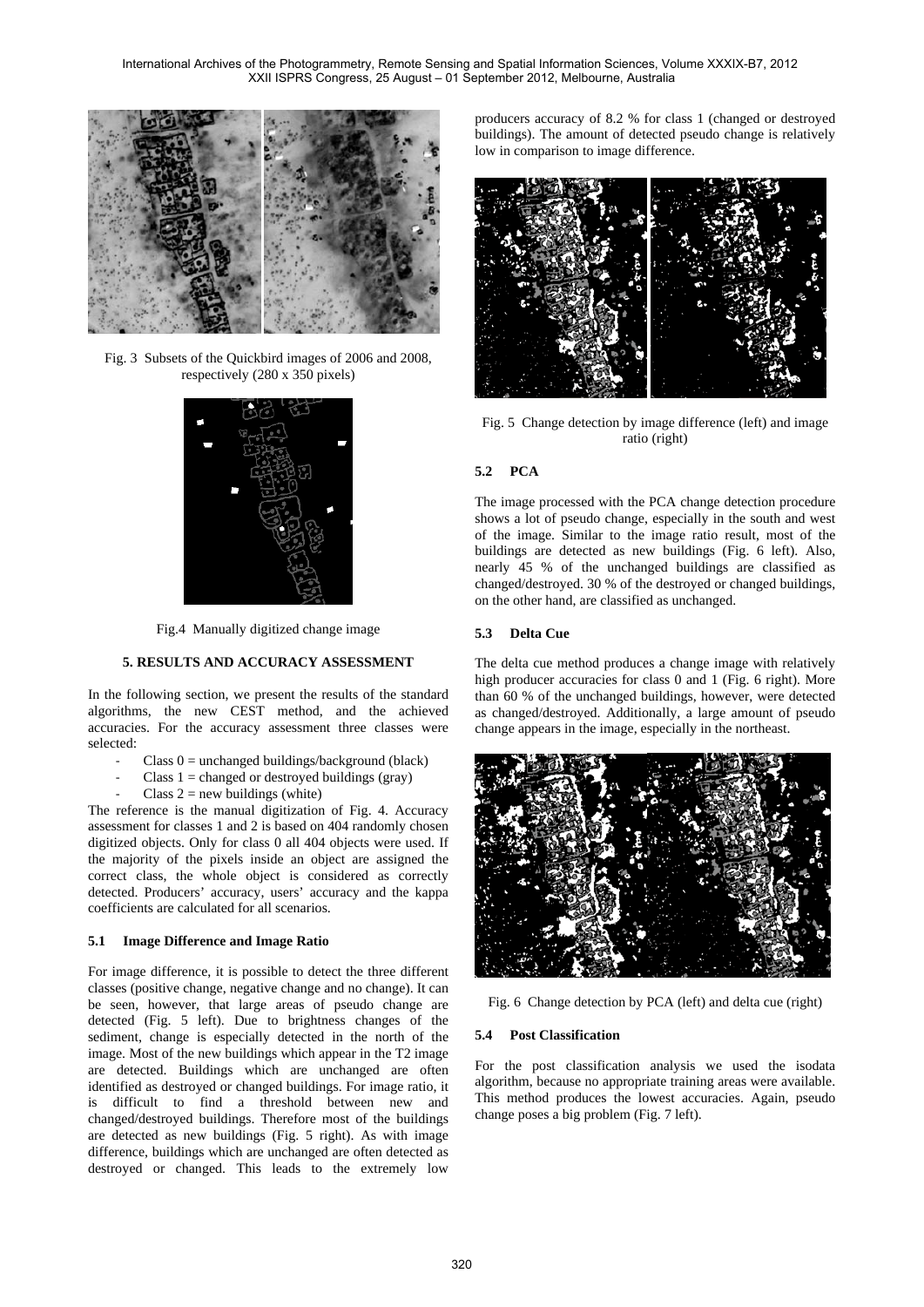# **5.5 CEST**

The result of the four methods combined in the CEST approach is shown in Fig. 7 (right). In comparison to the other methods, this image contains far less noise. Also, misclassification of vegetation as changed buildings is significantly less. In addition, the walls of the buildings are more accurate than for the other results. In total, the combination of all three methods generates the most reliable and accurate results for change detection which is also demonstrated by the accuracy assessment. The  $\kappa$ -coefficients are presented in table 1.



Fig. 7 Change detection by post classification (left) and CEST (right)



Tab. 1  $\kappa$ -coefficients for the change detection methods

# **5.6 Damage Map**

For the damage map, the original image of T2 is used as background for the automatically created change maps. Unchanged areas are transparent, low to moderate changes are shown as yellow overlay, and areas of strong changes as red overlay. New building areas are shown in green. If this technique is applied to areas with catastrophic events, this change map makes it possible to quickly identify the most affected areas or the areas for which high casualties are likely. For the Abu Suruj area, it could be easily depicted that the town has increased, but also that large parts of the city have changed. Buildings were destroyed and new buildings were built on these sites or next to the destroyed buildings (Fig. 8).

### **6. CONCLUSIONS**

In this paper, a new automated change detection method (CEST) is presented. CEST combines adaptive filtering in the frequency domain with edge detection in the spatial domain, calculation of the texture features 'homogeneity' and 'energy' with a PCA change detection approach and segment based correlation. This combined method is compared to five standard change detection algorithms (image difference, image ratio, PCA, delta cue, and post classification analysis). Results are visually and quantitatively analyzed. The accuracy assessment shows that the CEST method is far superior to the standard techniques for change detection. The combined method yields an overall accuracy of 80 % and more than 90 % of the unchanged buildings could be correctly identified. The method is also transferable to other scenes of Darfur.



Fig. 8 Change map of Abu Suruj: new buildings (green), low to moderate change (yellow), extensive change (red).

### **7. REFERENCES**

Blaschke, T., S. Lang & G. Hay (Eds.), 2008. *Object-Based Image Analysis – Spatial Concepts for Knowledge-Driven Remote Sensing Applications*, Springer Lecture Notes in Geoinformation and Cartography, Heidelberg.

Cooley, J.W. & J.W. Tukey, 1965. Raster algorithm for machine calculation of complex Fourier series, *Mathematics of Computation*, vol. 19*,* 297–301.

Coppin, P., I. Jonckheere, K. Nackaerts, B. Muys, & E. Lambin, 2004. Digital change detection methods in ecosystem monitoring a review. *International journal of remote sensing, 25*(9), pp. 1565–1596.

Dai, X. & S. Khorram, 1999. Remotely sensed change detection based on artificial neural networks, *Photogrammetric Engineering and Remote Sensing*, vol. 65, pp. 1187–1194.

Ehlers, M & D. Tomowski, 2008. On segment based image fusion, in: Blaschke, T., S. Lang and G. Hayes (Eds.), *Object-Based Image Analysis – Spatial Concepts for Knowledge-Driven Remote Sensing Applications*, Springer Lecture Notes in Geoinformation and Cartography, Heidelberg, pp. 735-754.

Foody, G.M., 2001. Monitoring the magnitude of land-cover change around the southern limits of the Sahara, *Photogrammetric Engineering and Remote Sensing*, vol. 67, pp. 841–84.

Haralick, R.M., K. Shanmugam & I. Dinstein, 1973. Textural features for image classification, *IEEE Trans. Syst., Man, Cybern.,* vol. 3, pp. 610–621.